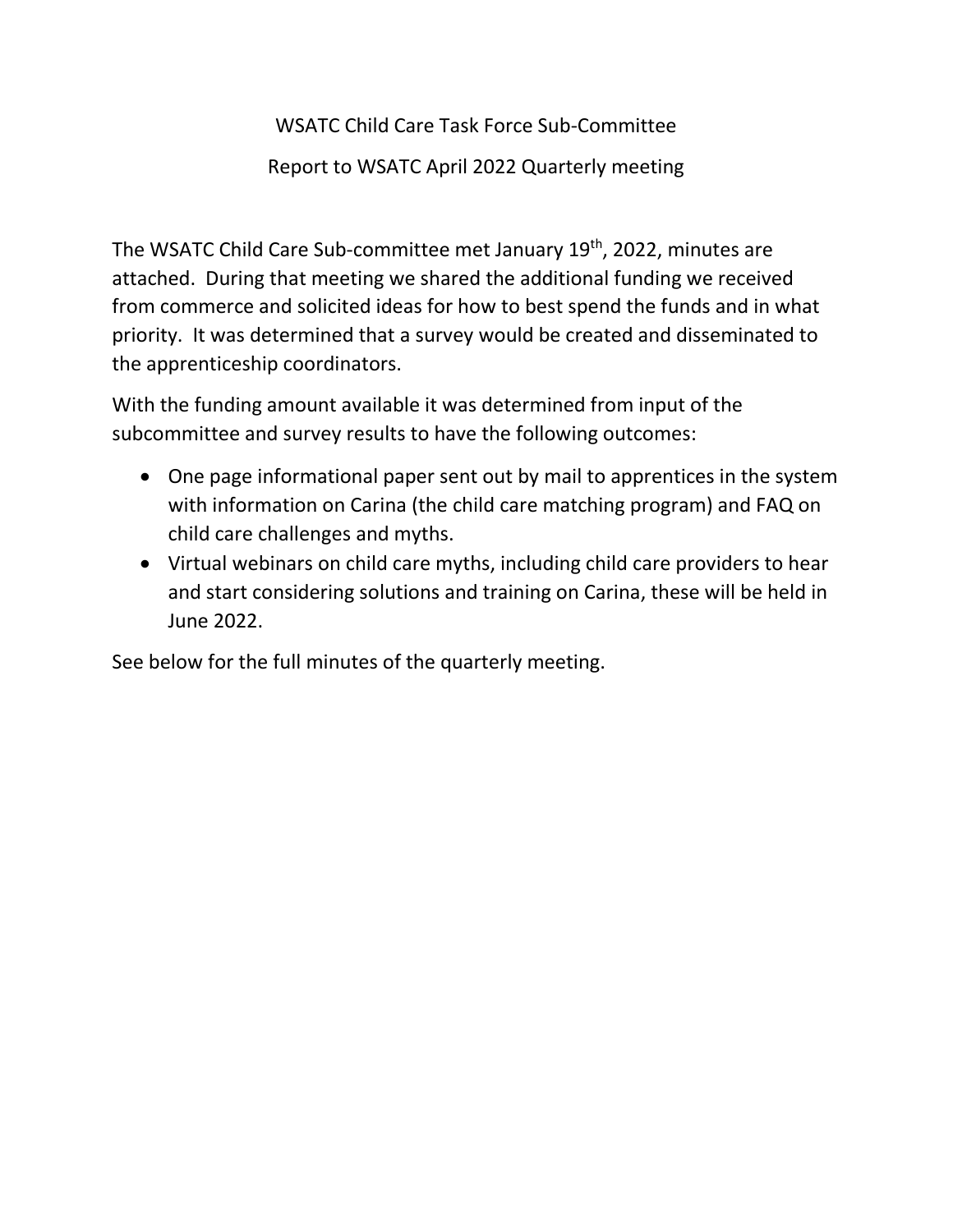

# WSATC Child Care Task Force Sub-Committee

## Wednesday, January 19, 2022

## 11:00am-12:30pm

## **Minutes**

**In Attendance**: Erin Haick, SEIU 925; Danny Marshall, SBCTC; Clay Tschillard, PSEJATC; Cate Bridenstine, The Imagine Institute; Melanie Foister, Lakeside Industries; Brad Chitty, Plumbers & Steamfitters Local 598 JATC; Shana Peschek, Machinists Institute; Kairie Pierce, WSLC; Sue Bradshaw, Machinists Institute; Andrea Ornelas, Laborers Local 242; Jeremy Clevenger, NWLETT; Erin Haick, SEIU 925; Angela Anderson, Bricklayers; Trevor Smith, Laborers 292; Rachel Geyer, Roofers; Danny Marshall, SBCTC; Carla Idohl-Corwin, WSAC; Luis Licea, NWLETT; Sandra Husband, L&I; Mallorie Davies, NW Laborers; Kasi Perreira, WSLC; Kenna May, Spokane College; Genevieve Howard, SBCTC

### **Welcome and Introductions** – Kairie Pierce

### **Childcare Task Force Funding Update** – Shana Peschek

Heard from the Dept of Commerce that we did get additional funding. Much less now, possible more but for right now we have approximately \$45,000 and must be spent by June 30, 2022. We had some ideas but also want to open it up for other suggestions:

- Template for language for collective bargaining agreements when those contracts come up
- Working to find solutions on some of the issues that were identified in the survey that was done
- Workshops for parents and childcare providers on how to talk to childcare providers and other issues
- Written material related to childcare myths and CARINA

The ask was for these suggestions to be put into writing and sent out in an email for other ideas and/or a vote on those options. Shana will do this email.